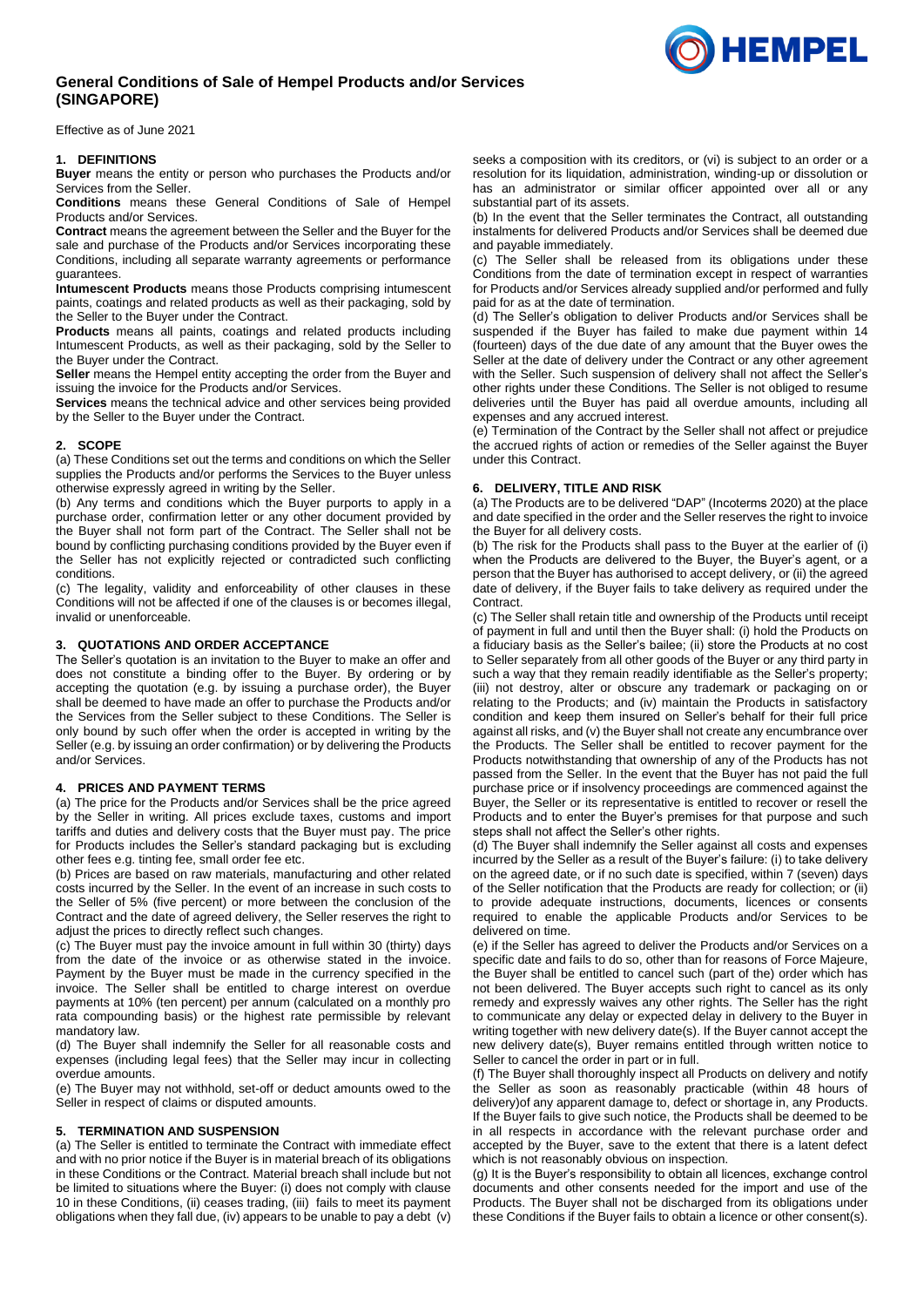

## **7. FORCE MAJEURE**

(a) The Seller is released from its obligation to deliver the Products and/or Services on the delivery date, if events beyond its reasonable control prevent the Seller from performing its obligations (Force Majeure). Should such events continue to prevent the Seller from performing its obligations for 60 (sixty) consecutive days, either party may cancel the Contract.

(b) The Seller may withhold, reduce or suspend delivery of the Products and/or Services to reasonably allocate its supply capacity between the Buyer and its other customers if Force Majeure prevents the Seller from delivering all the Products and/or Services and fully complying with orders from its other customers. In such event, the Buyer is entitled to cancel the undelivered order(s). This clause sets out the only remedies available to the Parties in the event of Force Majeure.

#### **8. THE SELLER'S WARRANTY AND LIMITATIONS OF LIABILITY** *The Seller's Liability for the Products*

(a) In the event that a separate stand-alone Seller warranty for the Product forms part of or is issued in connection with the Contract by the Seller, then to the extent that a conflict exists between it and these Conditions, then the relevant terms of such stand-alone Seller warranty shall apply to the exclusion of this clause.

(b) The Seller warrants that as at delivery and for the earlier of a period of 12 (twelve) months from the date of delivery or the expiration of the applicable shelf life, each Product will conform to the applicable Product Data Sheet and/or specification as at delivery and the Seller shall have no other liability under this Contract (express or implied), in tort or otherwise for the quality, performance, merchantability or fitness for any purpose of the Products.

(c) The Seller's warranty does not include defects or damage that occurs in areas that are not reasonably accessible through ordinary means of repair because of their shape or location. Nor does the Seller's warranty include damage which is caused by mechanical damage, welding or other heating, bacterial attack, pollution, electromechanical actions, damage during repair, deterioration beneath applied coatings or friction, except for ordinary wear and tear. The Seller is only liable under this warranty, if the Buyer (or where relevant, its subcontractor) has:

(i) prepared all surfaces before coating, coated the object correctly and maintained them after coating, all in accordance with the Product specifications and any guidance issued by Seller,

(ii) transported, stored, handled and used the Products in accordance with all information given to the Buyer by the Seller and any international customs of the trade,

(iii) made a written claim documenting the alleged defect in or damage to the Products within 10 (ten) days of the date when the Buyer first became aware or could reasonably have become aware of the defect or the damage,

(iv) allowed the Seller reasonable time and access to inspect the Products, the area of their application and allows the Seller to inspect any maintenance or other relevant records (which the Buyer must keep in accordance with good practice),

(v) complied with its obligations under these Conditions, including making timely payment of the purchase price, and

(vi) stopped using the Products as soon as the Buyer detected or could have detected the defect.

(d) For Intumescent Products, the Seller shall not be liable for breach of the warranty in this clause 8 if the applicable non-conformity arises:

(i) because the Buyer alters the relevant Intumescent Product, or mixes or uses it in conjunction with any unapproved substance,

(ii) in whole or in part, due to wilful damage, abnormal or highly variable environmental conditions; or

(iii) in whole or in part, due to any negligence, misuse of the relevant Intumescent Product, inadequate specification of coating thickness and/or critical/limiting temperature or inadequate or inappropriate surface preparation or coating application by any person other than the Seller or its agents.

(e) In the event of a breach of warranty under this clause 8, the Seller must at its own option, either replace the Product or refund the price of the defective Product in full. The Buyer is not entitled to any other remedy. The Seller may suspend subsequent deliveries of the Products or postpone corresponding dates of delivery accordingly until the validity of the Buyer's claim has been finally determined.

#### *The Seller's Liability for Services*

(f) The Seller is only liable for technical advice, instructions and other information about the use of the Products or other services provided by the Seller or its representative if the Buyer can demonstrate that (i) the Seller has given the advice or services negligently in light of the information, equipment and knowledge available to the Seller at the time, and (iii) that the Buyer has suffered direct loss as a result.

*The Seller's Liability for Services for Intumescent Products*

(g) The Seller shall have no liability for any advice or other service the Seller (or any of its employees, agents and sub-contractors) provides in relation to any Intumescent Product(s) for which the Buyer has not paid separately from any other Intumescent Product or Service, such free advice or service to be provided at the Seller's discretion and not to be relied upon by the Buyer.

(h) The Seller shall only be liable if such advice or service has been given negligently taking into account the information, equipment and knowledge readily available to the Seller at the time (including that provided by the Buyer), but the Buyer expressly acknowledges that the Intumescent Products may be used for uses outside of the scope of the Seller's knowledge or expertise; variations in environment, changes in procedures or use, or the extrapolation of data may cause unsatisfactory results; and that the Intumescent Products are intended for use by buyers having relevant skill and know-how in the proper use of such type of products.

#### *Limitation of Liability*

(i) The Seller's liability to the Buyer shall not exceed the invoiced price for the Products and/or Services, except that in respect of Intumescent Products (and related Services) only, if the remedies available under clause 8(e) are unenforceable under applicable law, Seller's liability shall in no event, exceed 2 (two) times the invoiced price.

(j) The Seller shall not be liable for any loss of profit or earnings, loss of time, loss of goodwill or loss of use of vessels, machinery or equipment. In no circumstances shall the Seller be liable for any special or consequential/indirect loss or damage whatsoever.

(k) The Seller shall not be liable for any infringement of a third party's intellectual property rights caused by the Buyer's use of the Products.

(l) Any exclusions or limitations of liability under these Conditions in favour of the Seller are agreed to be extended for the benefit of all companies and/or individuals within the Hempel Group.

(m) Subject to applicable law as regards liability for personal injury and death, the Buyer shall have no claim against the Seller, in contract or in tort, in relation to anything performed or delivered under the Contract unless the Seller has been notified in writing of such claims within 24 (twenty-four) months of delivery.

## **9. INTELLECTUAL PROPERTY RIGHTS**

The Seller (or Hempel A/S) is and remains the owner of all intellectual property rights related to the Products and/or Services, including knowhow, patents, patent applications, inventions, trademarks, technical information, documentation, data as well as any copyright relating hereto. The Buyer does not acquire any rights to any intellectual property rights or other deliverables specifically developed by Seller to fulfil the Contract, such rights shall remain the exclusive property of the Seller (or Hempel  $A/S$ ).

## <span id="page-1-0"></span>**10. COMPLIANCE, EXPORT CONTROL AND SANCTIONS**

The Buyer undertakes that it is and shall in connection with this Contract, remain in compliance with applicable laws and regulations, including but not limited to those relating to anti-bribery and corruption, and sanctions provisions and export control regulations of the UN, US, UK and EU. If the Buyer is in breach of this clause 10, the Seller is entitled to either suspend or terminate the Contract at no liability or cost to the Seller.

#### **11. MISCELLANEOUS**

(a) The Buyer may not assign its rights and obligations under the Contract.

(b) The Contract establishes neither a partnership nor a joint venture between the Seller and the Buyer, and neither of the parties shall be construed as partner or other business associate of the other.

(c) A waiver of any right or remedy under this Contract shall only be effective if given in writing and shall not be deemed a waiver of any subsequent breach or default.

(d) A person who is not party to this Contract shall have no rights under the Contracts (Rights of Third Parties) Act (Cap. 53B) of Singapore, or similar applicable mandatory law, to enforce any term of this Contract.

## **12. CHOICE OF LAW AND JURISDICTION**

(a) Any dispute arising out of or in connection with the Contract shall be governed, construed and enforced in accordance with the laws of Singapore to the exclusion of any other law and without regard to any conflict of law principle.

(b) Parties hereby agree to submit to the non-exclusive jurisdiction of the Singapore Courts to resolve any dispute connected with these Conditions and/or the Contract and the proceedings shall be conducted in the English language. The Seller also has the discretion to take legal action in the courts of the Buyer's country of domicile, including for debt